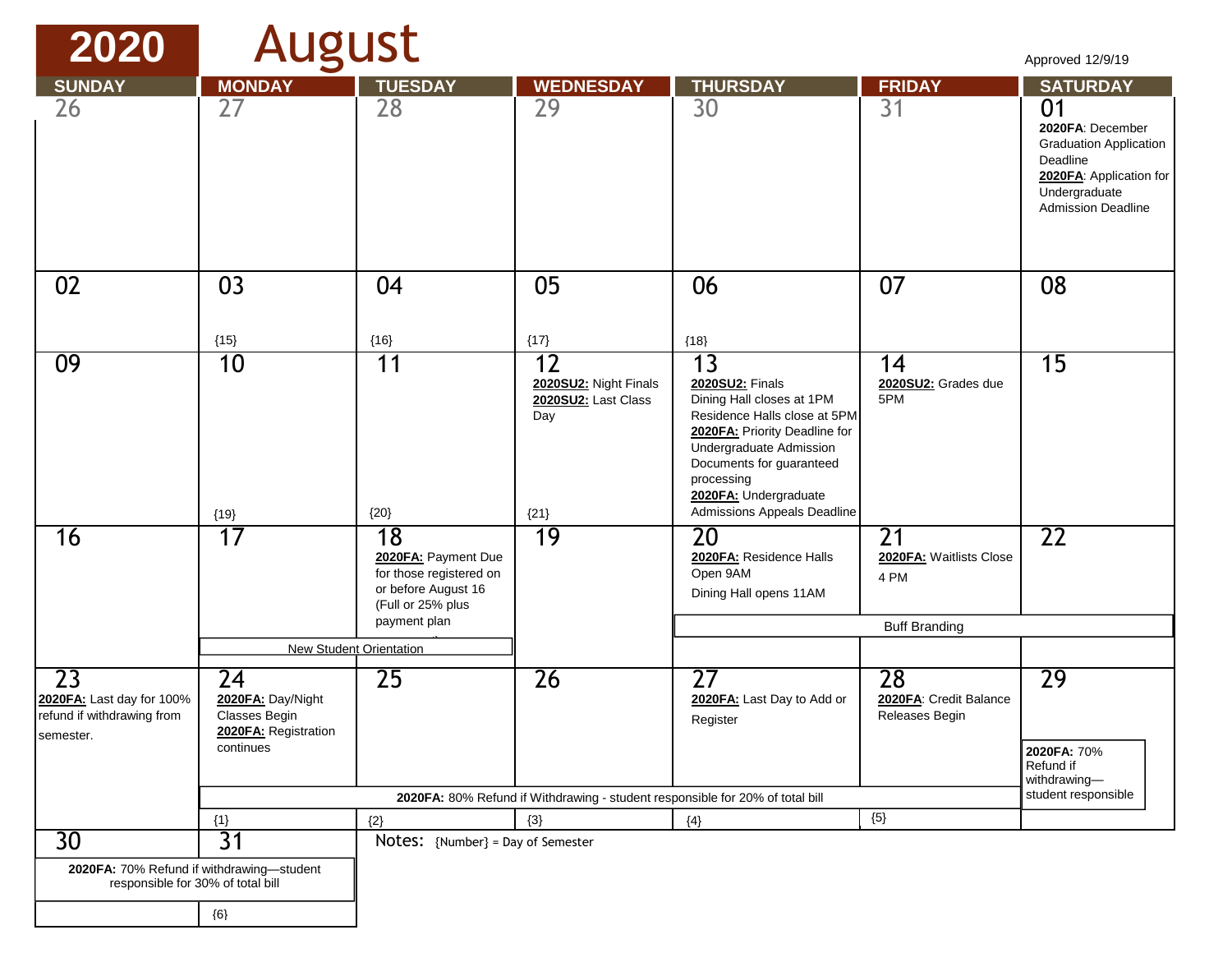# **2020** September

Approved 12/9/19

| <b>SUNDAY</b>                                                                 | <b>MONDAY</b>                                                                   | <b>TUESDAY</b>                                                                            | <b>WEDNESDAY</b>                                                                                          | <b>THURSDAY</b>                                                              | <b>FRIDAY</b>                                                                                                                                    | <b>SATURDAY</b> |  |  |
|-------------------------------------------------------------------------------|---------------------------------------------------------------------------------|-------------------------------------------------------------------------------------------|-----------------------------------------------------------------------------------------------------------|------------------------------------------------------------------------------|--------------------------------------------------------------------------------------------------------------------------------------------------|-----------------|--|--|
| 30                                                                            | 31                                                                              | 01                                                                                        | 02                                                                                                        | 03                                                                           | 04                                                                                                                                               | 05              |  |  |
|                                                                               |                                                                                 |                                                                                           |                                                                                                           |                                                                              |                                                                                                                                                  |                 |  |  |
| 2020FA: 70% Refund if Withdrawing - student responsible for 30% of total bill |                                                                                 |                                                                                           |                                                                                                           |                                                                              |                                                                                                                                                  |                 |  |  |
|                                                                               |                                                                                 | $\{7\}$                                                                                   | ${8}$                                                                                                     | $\{9\}$                                                                      | ${10}$                                                                                                                                           |                 |  |  |
| 06                                                                            | $\overline{07}$<br>Labor Day- no classes                                        | $\overline{08}$                                                                           | 09<br>2020FA: 12th Class Day<br>2020FA: Last Day to<br>Drop (not withdraw) and<br>be eligible for refund. | 10                                                                           | $\overline{11}$<br>2020FA: Registration<br>Payment Deadline 4PM<br>registered after<br>August 16 (Full or 25%<br>plus payment plan<br>agreement) | $\overline{12}$ |  |  |
| responsible for 30% of total bill                                             | 2020FA: 70% Refund if withdrawing - student                                     |                                                                                           |                                                                                                           |                                                                              |                                                                                                                                                  |                 |  |  |
|                                                                               |                                                                                 |                                                                                           |                                                                                                           | 2020FA: 50% Refund if withdrawing -student responsible for 50% of total bill |                                                                                                                                                  |                 |  |  |
|                                                                               |                                                                                 | ${11}$                                                                                    | ${12}$                                                                                                    | ${13}$                                                                       | ${14}$                                                                                                                                           |                 |  |  |
| 13                                                                            | 14<br>2020FA: 50% Refund if withdrawing -student                                | $\overline{15}$<br>2021SP: May<br>Graduation Application                                  | 16                                                                                                        | $\overline{17}$                                                              | $\overline{18}$                                                                                                                                  | 19              |  |  |
|                                                                               | responsible for 50% of total bill                                               | Available<br>2020FA: 25% Refund if withdrawing -student responsible for 75% of total bill |                                                                                                           |                                                                              |                                                                                                                                                  |                 |  |  |
|                                                                               | ${15}$                                                                          | ${16}$                                                                                    | ${17}$                                                                                                    | (18)                                                                         | ${19}$                                                                                                                                           |                 |  |  |
| 20                                                                            | $\overline{21}$                                                                 | 22<br>2020FA: No refunds<br>2021JAN/SP: Green<br><b>Lighting Available</b>                | $\overline{23}$                                                                                           | 24<br>2020FA: Payment Plan 2nd<br>Payment Due 4PM                            | 25                                                                                                                                               | $\overline{26}$ |  |  |
|                                                                               | 2020FA: 25% Refund if withdrawing -student<br>responsible for 75% of total bill |                                                                                           |                                                                                                           |                                                                              |                                                                                                                                                  |                 |  |  |
|                                                                               | ${20}$                                                                          | ${21}$                                                                                    | ${22}$                                                                                                    | ${23}$                                                                       | ${24}$                                                                                                                                           |                 |  |  |
| 27                                                                            | 28                                                                              | 29                                                                                        | 30                                                                                                        | 01                                                                           | 02                                                                                                                                               | 03              |  |  |
|                                                                               | ${25}$                                                                          | ${26}$                                                                                    | ${27}$                                                                                                    |                                                                              |                                                                                                                                                  |                 |  |  |
| 04                                                                            | 05                                                                              | Notes: {Number} = Day of Semester                                                         |                                                                                                           |                                                                              |                                                                                                                                                  |                 |  |  |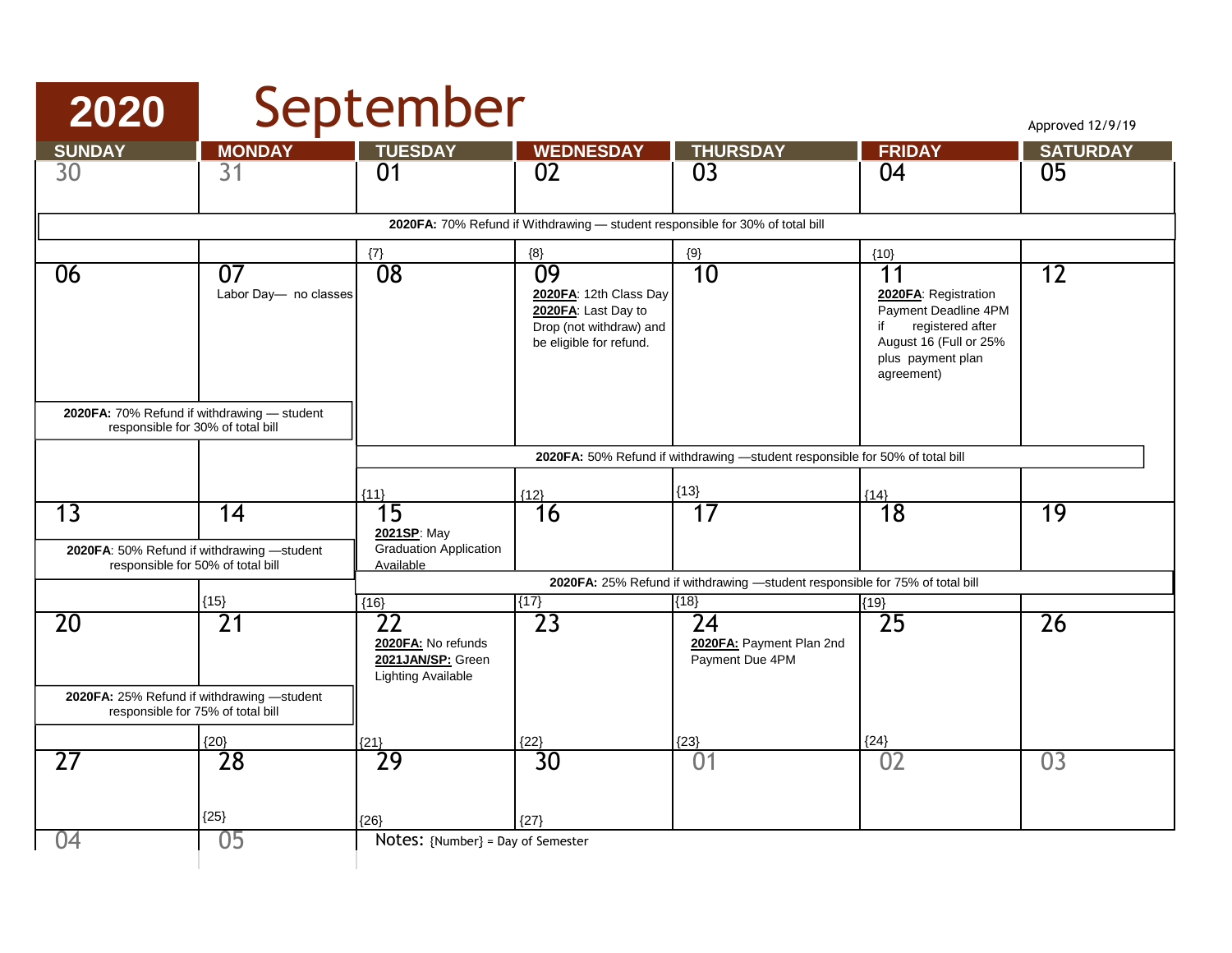| 2020            |                 | October         |                            |                                                                            |                                                                              | Approved 12/9/19 |
|-----------------|-----------------|-----------------|----------------------------|----------------------------------------------------------------------------|------------------------------------------------------------------------------|------------------|
| <b>SUNDAY</b>   | <b>MONDAY</b>   | <b>TUESDAY</b>  | <b>WEDNESDAY</b>           | <b>THURSDAY</b>                                                            | <b>FRIDAY</b>                                                                | <b>SATURDAY</b>  |
| 27              | 28              | 29              | 30                         | 01<br>2021SP: Application<br>Deadline for International<br><b>Students</b> | 02                                                                           | 03               |
| 04              | $\overline{05}$ | 06              | 07                         | ${28}$<br>08                                                               | ${29}$<br>09<br>2020FA: Midterm                                              | 10               |
|                 | ${30}$          | ${31}$          | ${32}$                     | ${33}$                                                                     | ${34}$                                                                       |                  |
| 11              | 12              | 13              | 14                         | 15<br>2020FA: Payment Plan 3rd<br>Payment Due 4PM                          | 16<br>2020FA: Midterm<br>Grades Due for<br>Developmental and Core<br>Courses | 17               |
| $\overline{18}$ | ${35}$<br>19    | ${36}$<br>20    | ${37}$<br>$\overline{21}$  | ${38}$<br>$\overline{22}$                                                  | ${39}$<br>23                                                                 | $\overline{24}$  |
|                 | ${40}$          | ${41}$          | ${42}$                     | ${43}$                                                                     | ${44}$                                                                       |                  |
| $\overline{25}$ | $\overline{26}$ | $\overline{27}$ | 28                         | 29                                                                         | 30<br>2020FA: Last Day to<br>Drop or Withdraw 5PM<br>(granted grade of X)    | $\overline{31}$  |
|                 | ${45}$          | ${46}$          | ${47}$                     | ${48}$                                                                     | ${49}$                                                                       |                  |
| 01              | 02              | Notes:          | {Number} = Day of Semester |                                                                            |                                                                              |                  |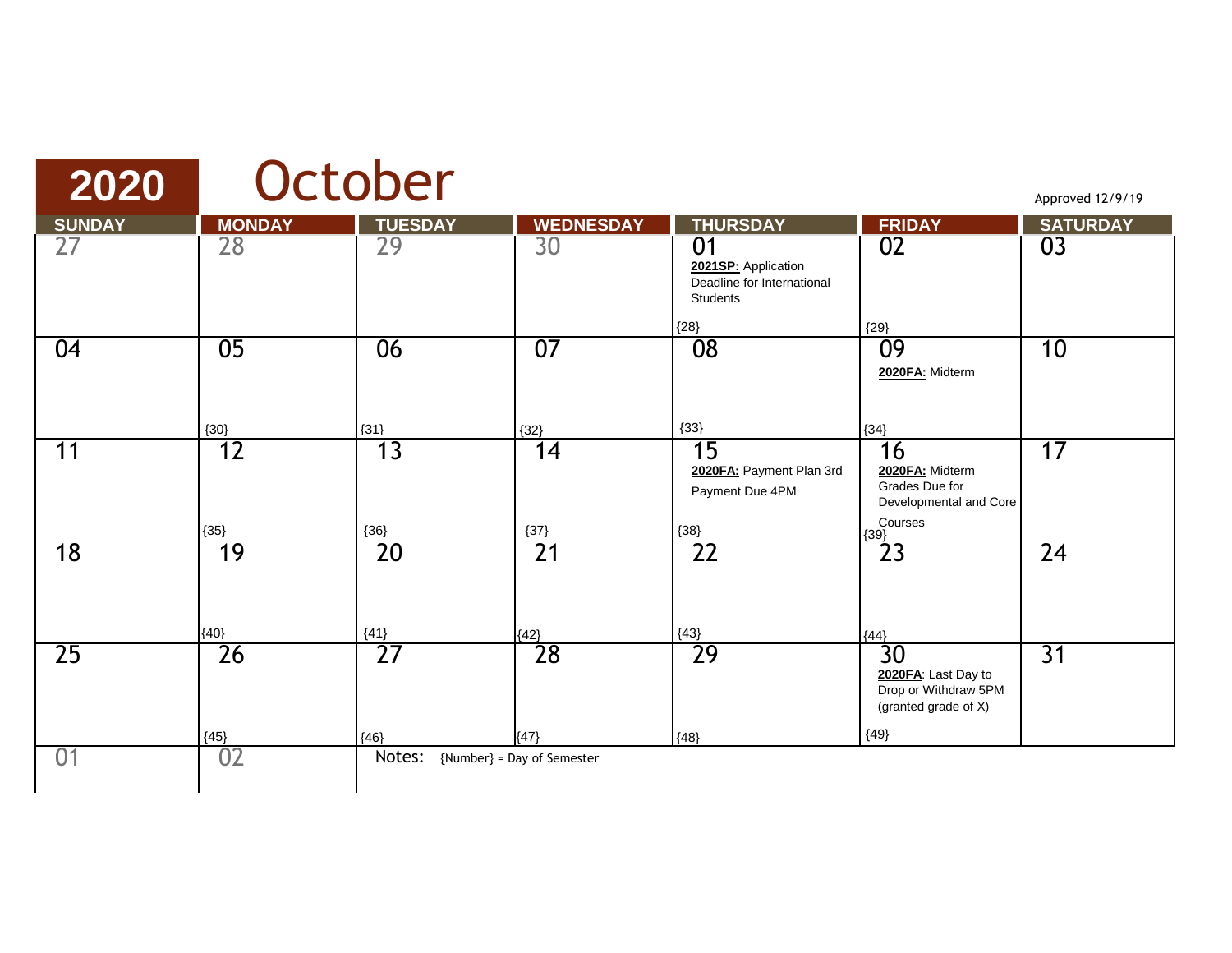| 2020                                                                                        |                                                                                              | November                                                                                                                             |                                                        |                                                   |                                                                                                                          | Approved 12/9/19 |
|---------------------------------------------------------------------------------------------|----------------------------------------------------------------------------------------------|--------------------------------------------------------------------------------------------------------------------------------------|--------------------------------------------------------|---------------------------------------------------|--------------------------------------------------------------------------------------------------------------------------|------------------|
| <b>SUNDAY</b>                                                                               | <b>MONDAY</b>                                                                                | <b>TUESDAY</b>                                                                                                                       | <b>WEDNESDAY</b>                                       | <b>THURSDAY</b>                                   | <b>FRIDAY</b>                                                                                                            | <b>SATURDAY</b>  |
| 01<br>2021SP: Financial Aid<br><b>Application Priority</b><br>Deadline                      | 02<br>2021JAN/SP:<br><b>Registration Opens 8AM</b><br>for Graduate Level<br>Students         | $\overline{03}$<br>2021JAN/SP:<br>Registration Opens 8AM<br>for Seniors and<br>Students with Early<br><b>Registration Privileges</b> | 04                                                     | 05<br>2020FA: Payment Plan 4th<br>Payment Due 4PM | 06<br>2021JAN/SP:<br>Registration opens 8AM<br>for Juniors<br>2021 JAN/SP: New<br><b>Transfer Student</b><br>Orientation | 07               |
|                                                                                             | ${50}$                                                                                       | ${51}$                                                                                                                               | ${52}$                                                 | ${53}$                                            | ${54}$                                                                                                                   |                  |
| 08                                                                                          | 09<br>2021JAN/SP:<br>Registration opens 8 AM<br>for Sophomores                               | 10                                                                                                                                   | 11                                                     | 12                                                | 13                                                                                                                       | 14               |
|                                                                                             | ${55}$                                                                                       | ${56}$                                                                                                                               | ${57}$                                                 | ${58}$                                            | ${59}$                                                                                                                   |                  |
| 15<br>**New First Time<br>Freshmen must<br>participate in New<br><b>Student Orientation</b> | 16<br>2021JAN/SP:<br>Registration opens 8 AM<br>for Current and Transfer<br>Freshmen<br>{60} | 17<br>${61}$                                                                                                                         | $\overline{18}$<br>${62}$                              | 19<br>${63}$                                      | 20<br>${64}$                                                                                                             | 21               |
| 22                                                                                          | 23                                                                                           | $\overline{24}$                                                                                                                      | $\overline{25}$                                        | 26                                                | $\overline{27}$                                                                                                          | 28               |
|                                                                                             |                                                                                              |                                                                                                                                      | 2020FA: No Classes<br>Dining Hall Closes at<br>1:30 pm | University Closed - Thanksgiving                  |                                                                                                                          |                  |
|                                                                                             | (65)                                                                                         | ${66}$                                                                                                                               |                                                        |                                                   |                                                                                                                          |                  |
| 29                                                                                          | 30<br>Dining Hall Opens 7 AM<br>${67}$                                                       | 01                                                                                                                                   | 02                                                     | 03                                                | 04                                                                                                                       | $\overline{05}$  |
| 06                                                                                          | 07                                                                                           | <b>Notes:</b> {Number} = Day of Semester                                                                                             |                                                        |                                                   |                                                                                                                          |                  |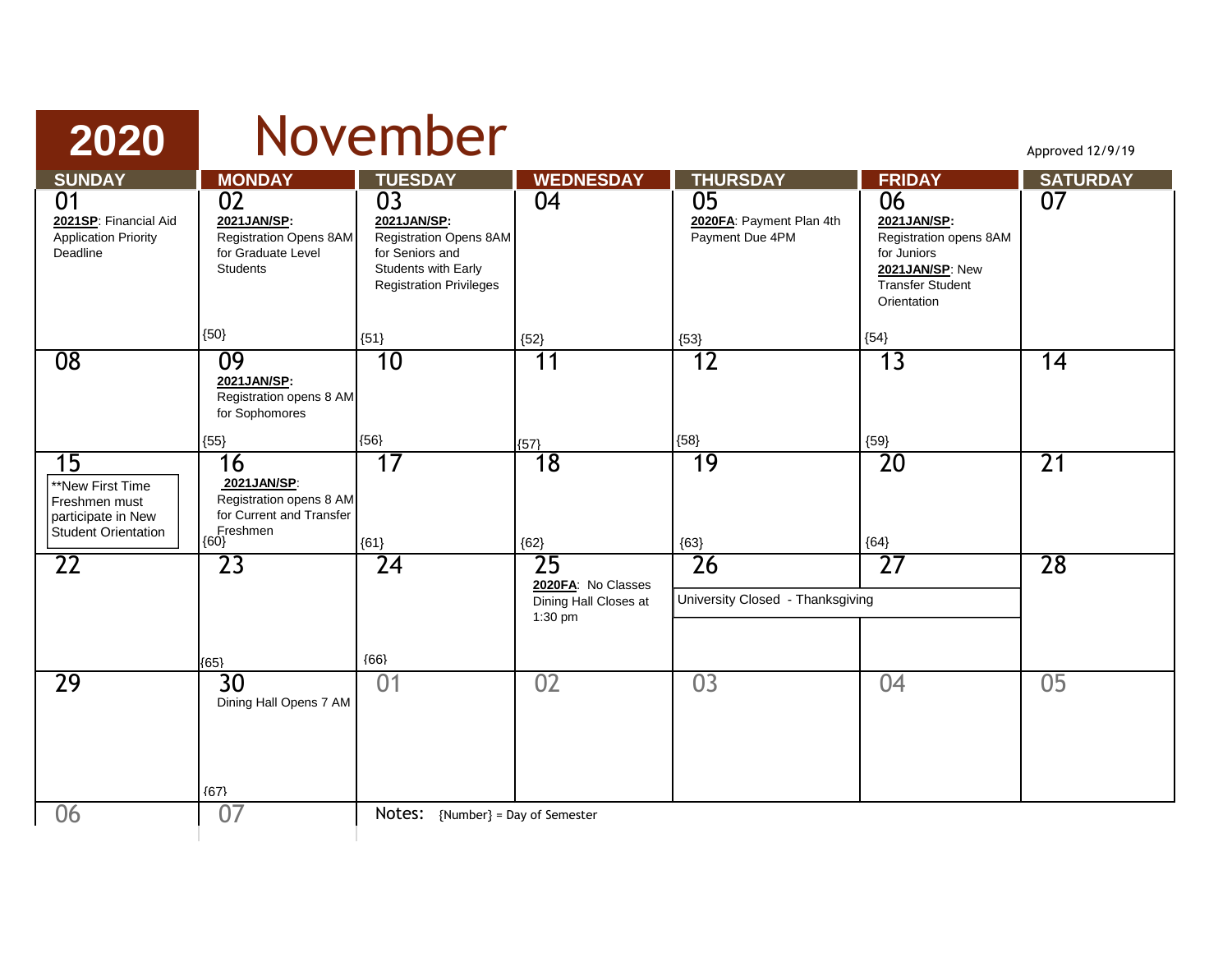## **2020** December

Approved 12/9/19

| <b>SUNDAY</b>                                                                                                                                                | <b>MONDAY</b>                                             | <b>TUESDAY</b>                                                                                                                                                                                                           | <b>WEDNESDAY</b>                                                                                                                             | <b>THURSDAY</b>                                | <b>FRIDAY</b>                                                                                                                                                                                                                    | <b>SATURDAY</b>                                                                  |
|--------------------------------------------------------------------------------------------------------------------------------------------------------------|-----------------------------------------------------------|--------------------------------------------------------------------------------------------------------------------------------------------------------------------------------------------------------------------------|----------------------------------------------------------------------------------------------------------------------------------------------|------------------------------------------------|----------------------------------------------------------------------------------------------------------------------------------------------------------------------------------------------------------------------------------|----------------------------------------------------------------------------------|
| 29                                                                                                                                                           | 30                                                        | 0 <sub>1</sub><br>2021FA: Scholarship<br><b>Application Early Action</b><br>Date<br>2021SP: May<br><b>Graduation Application</b><br>Deadline<br>2021JAN/SP:<br>Application for<br>Undergraduate<br>{68}dmission Deadline | 02<br>${69}$                                                                                                                                 | 03<br>2020FA: Last Class Day<br>${70}$         | 04<br>2020FA: Dead Day<br>2020FA: Deadline for<br>Graduate Degree<br><b>Candidates to Submit</b><br>Final Copy of<br>Thesis/Dissertation to<br>Dean                                                                              | 05<br>2020FA: Finals                                                             |
| 06                                                                                                                                                           | 07                                                        | $\overline{08}$<br>2021JAN Full Payment<br>Due for those registered<br>on or before December<br>6                                                                                                                        | 09<br>2020FA: Deadline for<br>Degree Candidates:<br>Finish Residence Credit:<br>Provide Official<br>Transcripts; Remove<br>Incomplete Grades | 10                                             | 11<br>2020FA: Dining Hall<br>Closes 1 PM<br>2020FA: Residence<br>Halls close at 5 pm<br>2021 JAN: Waitlists<br>Close 4 PM<br>2021 JAN: Priority<br>Deadline for<br>Undergraduate<br><b>Admission Documents</b><br>for guaranteed | 12<br>Graduation 10 AM<br><b>Colleges TBA</b><br>Graduation 2 PM<br>Colleges TBA |
|                                                                                                                                                              |                                                           |                                                                                                                                                                                                                          | 2020FA: Finals                                                                                                                               |                                                |                                                                                                                                                                                                                                  |                                                                                  |
| $\overline{13}$<br>2021SP: Priority Deadline<br>for Undergraduate<br><b>Admission Documents</b><br>2021JAN/SP:<br>Undergraduate<br><b>Admissions Appeals</b> | 14<br>2020FA: Grades Due<br>9AM<br>2021JAN: 1st class day | 15<br>2021JAN: Last day to<br>register<br>2021SU: August<br><b>Graduation Application</b><br>Available                                                                                                                   | 16<br>2021JAN: Payment<br>Deadline 4 PM (Full) for<br>those registered after<br>December 6                                                   | 17                                             | 18                                                                                                                                                                                                                               | 19                                                                               |
| Deadline                                                                                                                                                     | ${1}$                                                     | ${2}$                                                                                                                                                                                                                    | ${3}$                                                                                                                                        | ${4}$                                          | ${5}$                                                                                                                                                                                                                            |                                                                                  |
| 20                                                                                                                                                           | $\overline{21}$<br>${6}$                                  | 22<br>2021JAN: Last day to<br>drop or withdraw 5pm<br>(granted grade of $\hat{X}$ )<br>{7}                                                                                                                               | 23                                                                                                                                           | $\overline{24}$<br>University Closed- Holidays | $\overline{25}$                                                                                                                                                                                                                  | 26                                                                               |
| 27                                                                                                                                                           | 28                                                        | 29                                                                                                                                                                                                                       | 30                                                                                                                                           | $\overline{31}$                                | 01                                                                                                                                                                                                                               | 02                                                                               |
|                                                                                                                                                              |                                                           |                                                                                                                                                                                                                          | University Closed-Holidays                                                                                                                   |                                                |                                                                                                                                                                                                                                  |                                                                                  |
| 03                                                                                                                                                           | 04                                                        | Notes: {Number} = Day of Semester                                                                                                                                                                                        |                                                                                                                                              |                                                |                                                                                                                                                                                                                                  |                                                                                  |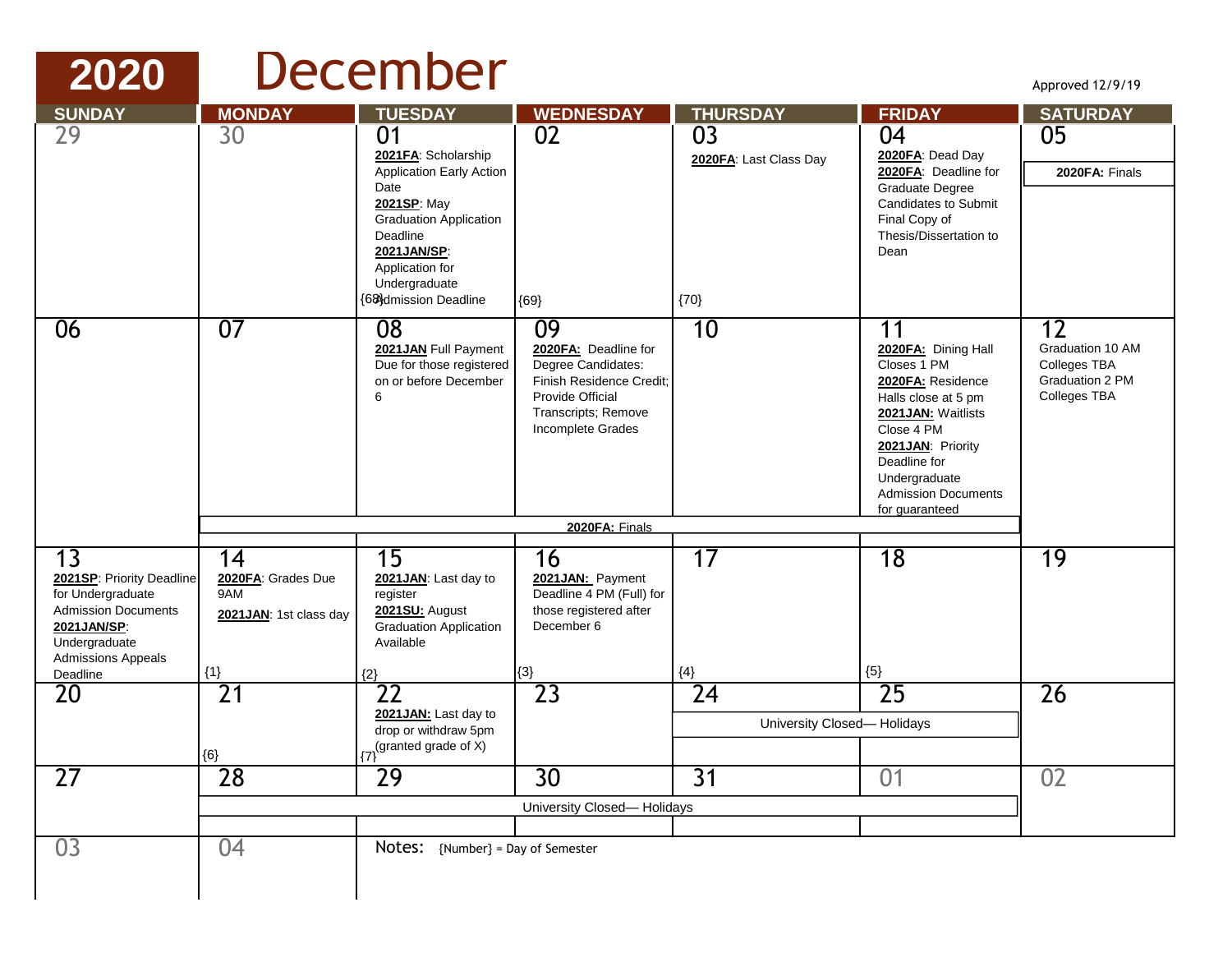### **2021** January

| <b>SUNDAY</b>                          | <b>MONDAY</b>                                  | <b>TUESDAY</b>                             | <b>WEDNESDAY</b>                                                              | <b>THURSDAY</b>                                                              | <b>FRIDAY</b>                            | <b>SATURDAY</b>                      |
|----------------------------------------|------------------------------------------------|--------------------------------------------|-------------------------------------------------------------------------------|------------------------------------------------------------------------------|------------------------------------------|--------------------------------------|
| 27                                     | 28                                             | 29                                         | 30                                                                            | 31                                                                           | 01                                       | 02                                   |
|                                        |                                                |                                            |                                                                               |                                                                              |                                          |                                      |
|                                        |                                                |                                            | University Closed-Holidays                                                    |                                                                              |                                          |                                      |
| $\overline{03}$                        | $\overline{04}$                                | $\overline{05}$                            | 06                                                                            | 07                                                                           | 08                                       | 09                                   |
|                                        |                                                | 2021SP: Payment                            |                                                                               | 2021 JAN: Last Class Day                                                     | 2021JAN: Finals                          |                                      |
|                                        |                                                | Deadline 4PM if<br>Registered on or before |                                                                               |                                                                              | 2021SP: New Student<br>Orientation       |                                      |
|                                        |                                                | January 3 (Full or 25%                     |                                                                               |                                                                              | Residence Halls Open 9                   |                                      |
|                                        |                                                | plus payment plan<br>agreement)            |                                                                               |                                                                              | AM<br>Dining Hall Opens 11AM             |                                      |
|                                        | ${8}$                                          | ${9}$                                      | ${10}$                                                                        | ${11}$                                                                       | 2021SP: Waitlists Close<br>4PM           |                                      |
| 10                                     | 11                                             | 12                                         | 13                                                                            | 14                                                                           | 15                                       | 16                                   |
| 2021SP: Last day for<br>100% refund if | 2021JAN: Grades Due<br>5PM                     |                                            |                                                                               | 2021SP: Last day to Add or<br>Register                                       | 2021SP: Credit Balance<br>Releases Begin |                                      |
| withdrawing from                       | 2021SP: Day/Night                              |                                            |                                                                               |                                                                              |                                          | 2021SP: 70%<br>Refund if             |
| semester                               | Classes Begin                                  |                                            | 2021SP: 80% Refund if Withdrawing - student responsible for 20% of total bill |                                                                              |                                          | Withdrawing -<br>student responsible |
|                                        | ${1}$                                          | ${2}$                                      | ${3}$                                                                         | ${4}$                                                                        | ${5}$                                    |                                      |
| 17                                     | $\overline{18}$                                | $\overline{19}$                            | $\overline{20}$                                                               | $\overline{21}$                                                              | $\overline{22}$                          | $\overline{23}$                      |
|                                        | Martin Luther King, Jr<br>Holiday - university |                                            |                                                                               |                                                                              |                                          |                                      |
|                                        | closed                                         |                                            |                                                                               |                                                                              |                                          |                                      |
|                                        |                                                |                                            | 2021SP: 70% Refund if Withdrawing -student responsible for 30% of total bill  |                                                                              |                                          |                                      |
| 24                                     | $\overline{25}$                                | ${6}$<br>26                                | $\{7\}$<br>$\overline{27}$                                                    | ${8}$<br>28                                                                  | ${9}$<br>29                              | 30                                   |
|                                        |                                                |                                            | 2021SP: 12th Class Day                                                        |                                                                              | 2021SP: Registration                     |                                      |
|                                        | 2021SP: 70% Refund if Withdrawing -student     |                                            | 2021SP: Last day to<br>drop (not withdraw) and                                |                                                                              | Payment Deadline 4PM<br>registered after |                                      |
|                                        |                                                |                                            | be eligible for a refund.                                                     |                                                                              | January 3 (Full or 25%                   |                                      |
|                                        |                                                |                                            |                                                                               |                                                                              | plus payment plan<br>agreement)          |                                      |
|                                        |                                                |                                            |                                                                               |                                                                              |                                          |                                      |
|                                        |                                                |                                            |                                                                               |                                                                              |                                          |                                      |
|                                        |                                                |                                            |                                                                               |                                                                              |                                          |                                      |
|                                        |                                                |                                            |                                                                               | 2021SP: 50% Refund if Withdrawing -student responsible for 50% of total bill |                                          |                                      |
|                                        | ${10}$                                         | (11)                                       | ${12}$                                                                        | ${13}$                                                                       | ${14}$                                   |                                      |
| $\overline{31}$                        | 01                                             | Notes: {Number} = Day of Semester          |                                                                               |                                                                              |                                          |                                      |
|                                        |                                                |                                            |                                                                               |                                                                              |                                          |                                      |
|                                        |                                                |                                            |                                                                               |                                                                              |                                          |                                      |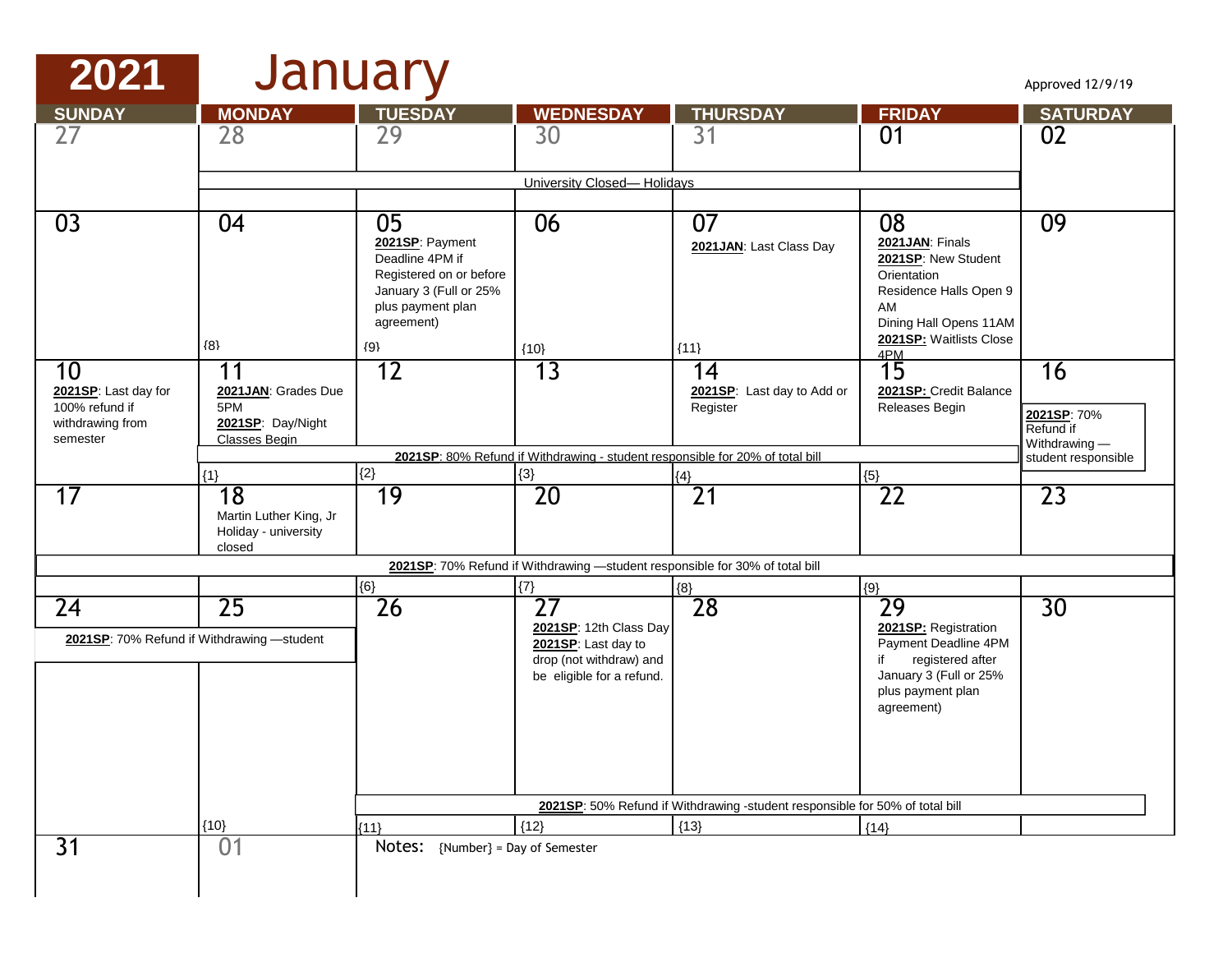| 2021                                                                            |                                                                                | February                                                        |                  |                                                                                     |               | Approved 12/9/19 |
|---------------------------------------------------------------------------------|--------------------------------------------------------------------------------|-----------------------------------------------------------------|------------------|-------------------------------------------------------------------------------------|---------------|------------------|
| <b>SUNDAY</b>                                                                   | <b>MONDAY</b>                                                                  | <b>TUESDAY</b>                                                  | <b>WEDNESDAY</b> | <b>THURSDAY</b>                                                                     | <b>FRIDAY</b> | <b>SATURDAY</b>  |
| 31                                                                              | 01<br>2021FA: Scholarship<br><b>Application Priority</b><br><b>Action Date</b> | 02                                                              | 0 <sub>3</sub>   | 04<br>2021SP: 25% Refund if Withdrawing - student responsible for 75% of total bill | 05            | 06               |
| 2021SP: 50% Refund if Withdrawing -student<br>responsible for 50% of total bill |                                                                                |                                                                 |                  |                                                                                     |               |                  |
|                                                                                 | ${15}$                                                                         | ${16}$                                                          | ${17}$           | ${18}$                                                                              | ${19}$        |                  |
| 07                                                                              | $\overline{08}$                                                                | 09<br>2021SP: No refunds<br>2021FA: Green Lighting<br>Available | 10               | 11<br>2021SP: Payment Plan 2nd<br>Payment Due 4PM                                   | 12            | $\overline{13}$  |
| 2021SP: 25% Refund if Withdrawing - student                                     |                                                                                |                                                                 |                  |                                                                                     |               |                  |
|                                                                                 | ${20}$                                                                         | ${21}$                                                          | ${22}$           | ${23}$                                                                              | ${24}$        |                  |
| 14                                                                              | 15<br>2021FA: December<br>Graduation<br>Application Available<br>${25}$        | 16<br>${26}$                                                    | 17<br>${27}$     | 18<br>${28}$                                                                        | 19<br>${29}$  | 20               |
| 21                                                                              | $\overline{22}$<br>${30}$                                                      | 23<br>${31}$                                                    | 24<br>${32}$     | 25<br>${33}$                                                                        | 26<br>${34}$  | $\overline{27}$  |
| 28                                                                              | 01                                                                             | 02                                                              | 03               | 04                                                                                  | 05            | 06               |
| 07                                                                              | 08                                                                             | Notes: {Number} = Day of Semester                               |                  |                                                                                     |               |                  |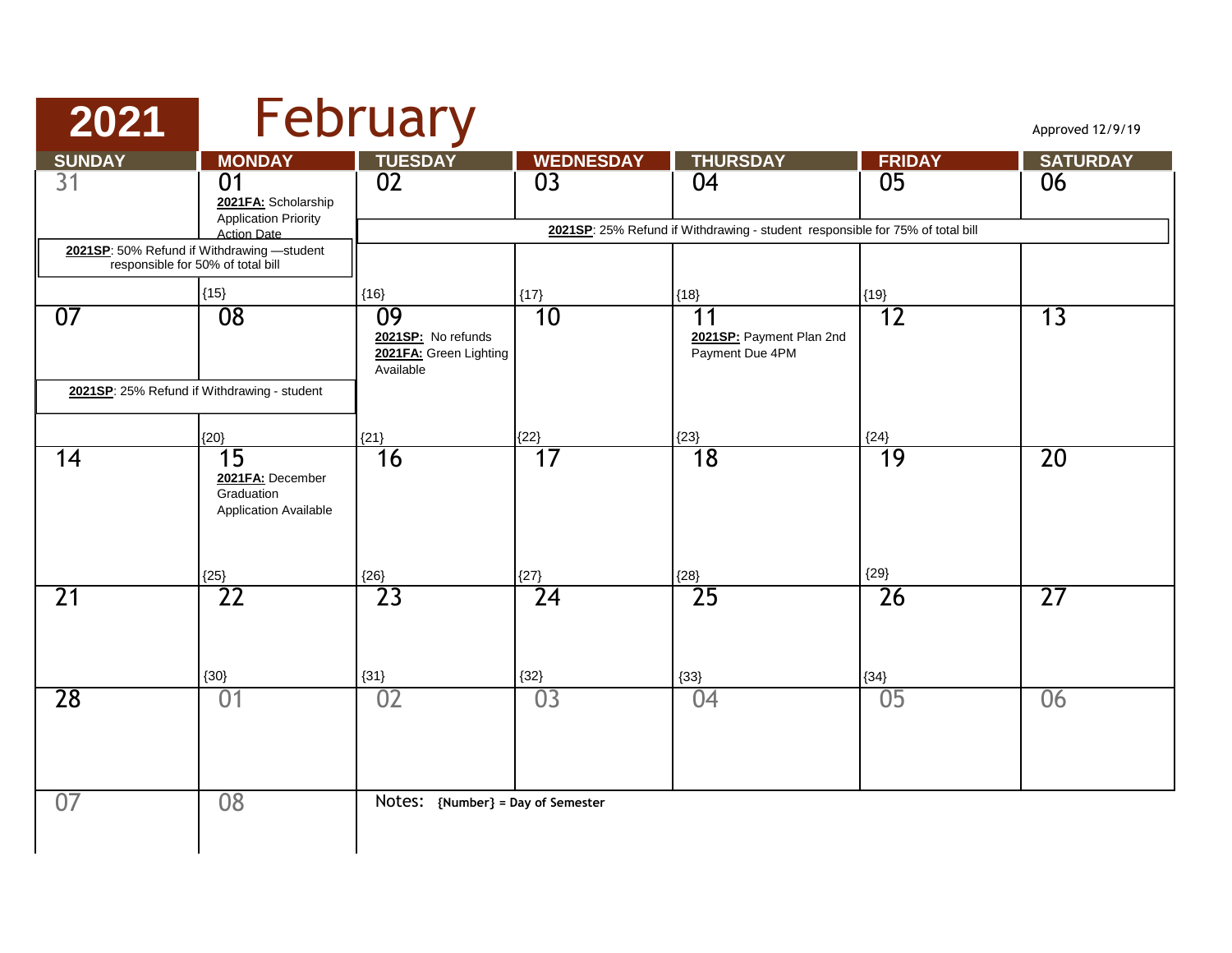| 2021                                                                        | March                                                               |                                                                                                            |                                                                                                   |                                                   |                                                        | Approved 12/9/19 |
|-----------------------------------------------------------------------------|---------------------------------------------------------------------|------------------------------------------------------------------------------------------------------------|---------------------------------------------------------------------------------------------------|---------------------------------------------------|--------------------------------------------------------|------------------|
| <b>SUNDAY</b>                                                               | <b>MONDAY</b>                                                       | <b>TUESDAY</b>                                                                                             | <b>WEDNESDAY</b>                                                                                  | <b>THURSDAY</b>                                   | <b>FRIDAY</b>                                          | <b>SATURDAY</b>  |
| 28<br>2021SU1: Application<br>Deadline for International<br><b>Students</b> | 01<br>2021SP: Midterm<br>2021MAY/SU1/SU2:<br>Registration opens 8AM | 02                                                                                                         | 03                                                                                                | 04<br>2021SP: Payment Plan 3rd<br>Payment Due 4PM | 05                                                     | 06               |
| 07                                                                          | ${35}$<br>08<br>${40}$                                              | ${36}$<br>09<br>2021SP: Midterm<br>Grades for<br>Developmental and<br>Core Courses Due from<br>{4 fraculty | ${37}$<br>10<br>${42}$                                                                            | ${38}$<br>11<br>${43}$                            | ${39}$<br>12<br>Dining Hall closes<br>1:30PM<br>${44}$ | 13               |
| 14                                                                          | $\overline{15}$                                                     | 16                                                                                                         | 17<br>Spring Break-No Classes                                                                     | 18                                                | 19                                                     | 20               |
| $\overline{21}$                                                             | 22<br>Dining Hall Opens 7AM<br>${45}$                               | 23<br>${46}$                                                                                               | $\overline{24}$<br>${47}$                                                                         | 25<br>${48}$                                      | 26<br>${49}$                                           | 27               |
| 28                                                                          | 29<br>${50}$                                                        | $\overline{30}$<br>${51}$                                                                                  | $\overline{31}$<br>2021SP: Last Day to<br>Drop or Withdraw 5 PM<br>(granted grade of X)<br>${52}$ | 01                                                | 02                                                     | 03               |
| 04                                                                          | 05                                                                  | Notes:                                                                                                     | {Number} = Day of Semester                                                                        |                                                   |                                                        |                  |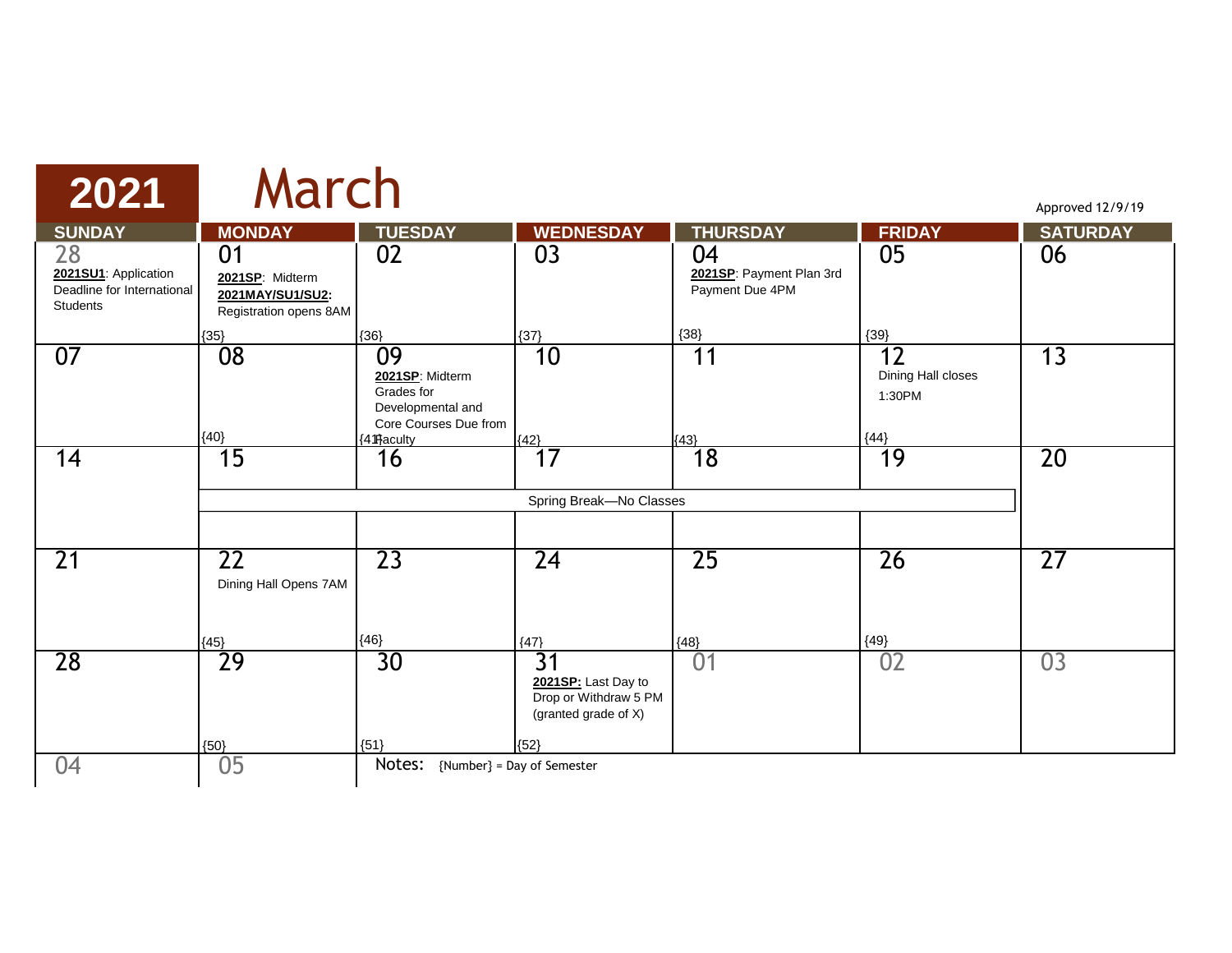| 2021                                                                                                      | April                                                                                                                   |                                     |                                                                                  |                                                                                                                                                                                         |                                                                     | Approved 12/9/19 |
|-----------------------------------------------------------------------------------------------------------|-------------------------------------------------------------------------------------------------------------------------|-------------------------------------|----------------------------------------------------------------------------------|-----------------------------------------------------------------------------------------------------------------------------------------------------------------------------------------|---------------------------------------------------------------------|------------------|
| <b>SUNDAY</b>                                                                                             | <b>MONDAY</b>                                                                                                           | <b>TUESDAY</b>                      | <b>WEDNESDAY</b>                                                                 | <b>THURSDAY</b>                                                                                                                                                                         | <b>FRIDAY</b>                                                       | <b>SATURDAY</b>  |
| 28                                                                                                        | $\overline{29}$                                                                                                         | $\overline{30}$                     | $\overline{31}$                                                                  | 01<br>2021FA: Registration opens<br>8AM for all Graduate<br><b>Students</b><br>2021SU2: Application<br>Deadline for International<br>Students 2021SP: Payment<br>53)lan 4th Payment Due | $\overline{02}$<br>Good Friday-<br>No classes                       | 03               |
| 04                                                                                                        | 05<br>2021FA: Registration<br>Opens 8AM for all<br><b>Seniors</b><br>${54}$                                             | 06<br>${55}$                        | 07<br>${56}$                                                                     | 08<br>2021FA: Registration opens<br>8AM for all Juniors<br>${57}$                                                                                                                       | 09<br>2021 FA: New Transfer<br><b>Student Orientation</b><br>${58}$ | 10               |
| 11                                                                                                        | $\overline{12}$<br>2021FA: Registration<br>opens 8AM for all<br>Sophomores<br>${59}$                                    | $\overline{13}$<br>${60}$           | 14<br>2021FA: Financial Aid<br><b>Application Priority</b><br>Deadline<br>${61}$ | $\overline{15}$<br>${62}$                                                                                                                                                               | 16<br>${63}$                                                        | $\overline{17}$  |
| 18<br>**New First Time<br>Freshmen must<br>participate in New<br>Student Orientation<br>during the summer | 19<br>2021FA: Registration<br>opens 8AM for Currently<br>Enrolled Freshmen and<br>Newly Admitted<br>Transfer Freshmen** | $\overline{20}$                     | $\overline{21}$                                                                  | $\overline{22}$                                                                                                                                                                         | 23                                                                  | $\overline{24}$  |
| $\overline{25}$                                                                                           | ${64}$<br>26<br>${69}$                                                                                                  | ${65}$<br>$\overline{27}$<br>${70}$ | ${66}$<br>28<br>2021SP: Last Class<br>Day<br>${71}$                              | ${67}$<br>29<br>2021SP: Dead Day<br>2021SP: Deadline for<br>Graduate Degree<br>Candidates to Submit Final<br>Copy of Thesis/Dissertation<br>to Dean                                     | ${68}$<br>30<br>2021SP: Finals                                      | 0 <sub>1</sub>   |
| 02                                                                                                        | 03                                                                                                                      | Notes: {Number} = Day of Semester   |                                                                                  |                                                                                                                                                                                         |                                                                     |                  |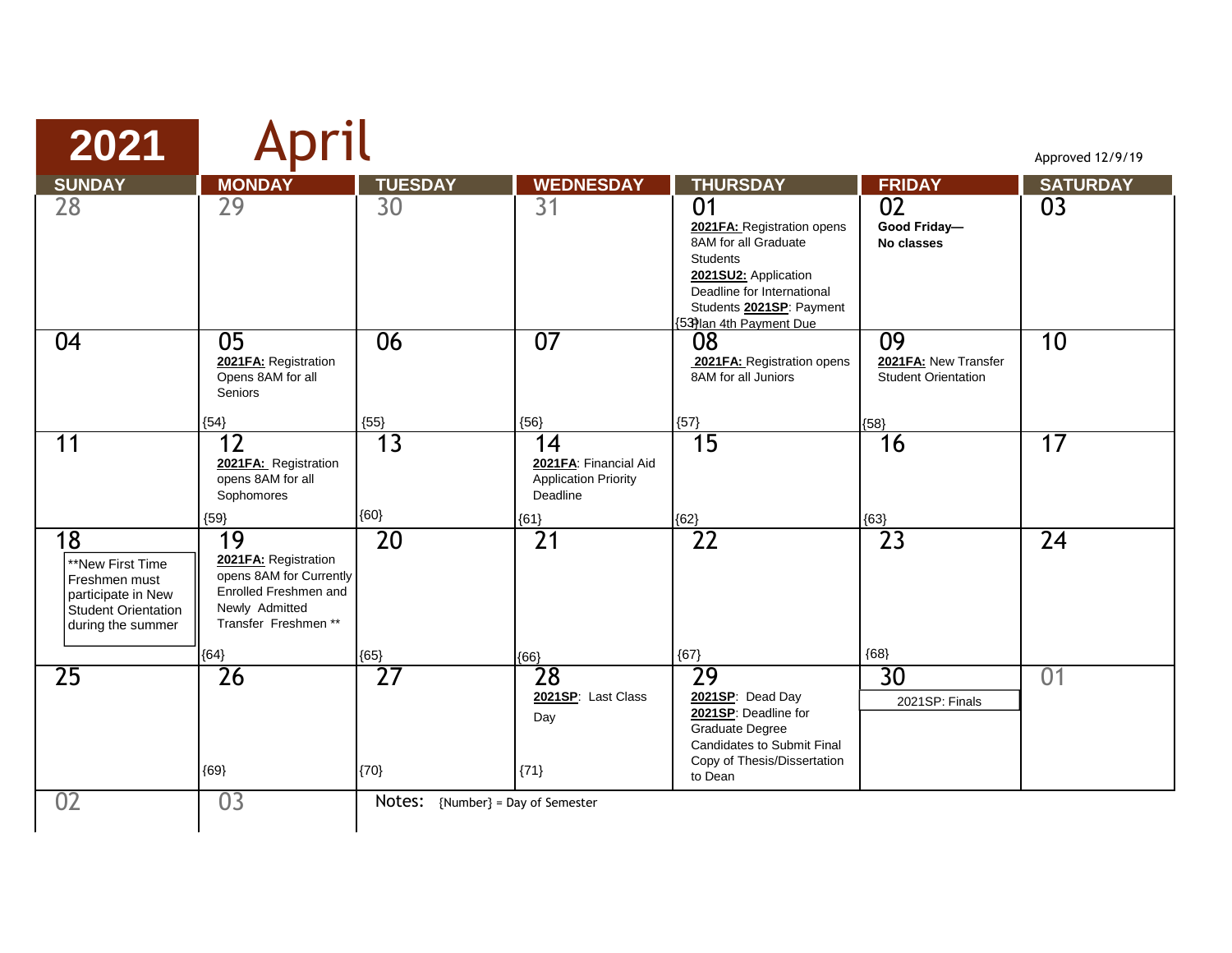| 2021                | May                                                                 |                                                                                                                                                                                                    |                                                                               |                                                                                             |                                                                                                                           | Approved 12/9/19                                                                                                                                                                                                                                                                                     |
|---------------------|---------------------------------------------------------------------|----------------------------------------------------------------------------------------------------------------------------------------------------------------------------------------------------|-------------------------------------------------------------------------------|---------------------------------------------------------------------------------------------|---------------------------------------------------------------------------------------------------------------------------|------------------------------------------------------------------------------------------------------------------------------------------------------------------------------------------------------------------------------------------------------------------------------------------------------|
| <b>SUNDAY</b><br>25 | <b>MONDA</b><br>26                                                  | TUESDA<br>27                                                                                                                                                                                       | <b>WEDNESDAY</b><br>28                                                        | <b>THURSDAY</b><br>29                                                                       | <b>FRIDAY</b><br>30                                                                                                       | <b>SATURDAY</b><br>01<br>2021FA: Application<br>Deadline for International<br><b>Students</b><br>2021SU: August<br><b>Graduation Application</b><br>Deadline<br>2021MAY: Application<br>for Undergraduate<br><b>Admission Deadline</b><br>2021FA: Priority<br>Application Date for<br>2021SP: Finals |
| 02                  | $\overline{03}$                                                     | 04<br>2021SP: Deadline for<br>Degree Candidates:<br>Finish Residence Credit;<br>Provide Official<br>Transcripts; Remove<br>Incomplete Grades<br>2021MAY: Payment Due<br>if registered on or before | 05                                                                            | 06<br>Dining Hall Closes                                                                    | 07<br>Residence Halls Close at<br>Noon<br>2021MAY: Waitlists<br>Close at 4 PM                                             | $\overline{08}$<br>Graduation 10 AM<br>Colleges TBA<br>Graduation 2 PM<br>Colleges TBA<br>Graduation 6 PM<br>Colleges TBA                                                                                                                                                                            |
|                     |                                                                     |                                                                                                                                                                                                    | 2021SP: Finals                                                                |                                                                                             |                                                                                                                           |                                                                                                                                                                                                                                                                                                      |
| 09                  | 10<br>2021SP: Grades due<br>9AM<br>2021MAY: 1st Class<br>Day<br>{1} | 11<br>2021MAY: Last day to<br>register/add<br>rクl                                                                                                                                                  | 12<br>2021MAY: Full Payment<br>Due for those registered<br>after May 2<br>(3) | $\overline{13}$<br>2021SU1: Application for<br>Undergraduate Admission<br>Deadline<br>${4}$ | 14<br>2021SU1: Housing<br><b>Cancellation Deadline</b><br>2021SU1, SU2, FA: New<br><b>Transfer Student</b><br>Orientation | 15                                                                                                                                                                                                                                                                                                   |
| 16                  | 17<br>${6}$                                                         | 18<br>2021MAY: Last Day to<br>drop or withdraw 5 PM<br>(granted grade of X)<br>${7}$                                                                                                               | 19<br>${8}$                                                                   | $\overline{20}$<br>$\{9\}$                                                                  | 21<br>2021SU1: Priority<br>Deadline for<br>Undergraduate<br><b>Admission Documents</b><br>{10}                            | $\overline{22}$<br>2021SU1:<br>Undergraduate<br><b>Admissions Appeals</b><br>Deadline                                                                                                                                                                                                                |
| 23                  | $\overline{24}$<br>${11}$                                           | $\overline{25}$<br>2021MAY: Last Class<br>Day<br>2021SU1: Full Payment<br>Due for those registered<br>on or before May 23<br>${12}$                                                                | $\overline{26}$<br>2021MAY: Finals                                            | $\overline{27}$<br>2021MAY: Grades Due 5PM<br>New Student Orientation                       | 28<br>2021SU1: Waitlists<br>Close 4PM                                                                                     | $\overline{29}$                                                                                                                                                                                                                                                                                      |
| 30                  | 31<br>Memorial<br>Day-university closed                             | Notes: {Number} = Day of Semester                                                                                                                                                                  |                                                                               |                                                                                             |                                                                                                                           |                                                                                                                                                                                                                                                                                                      |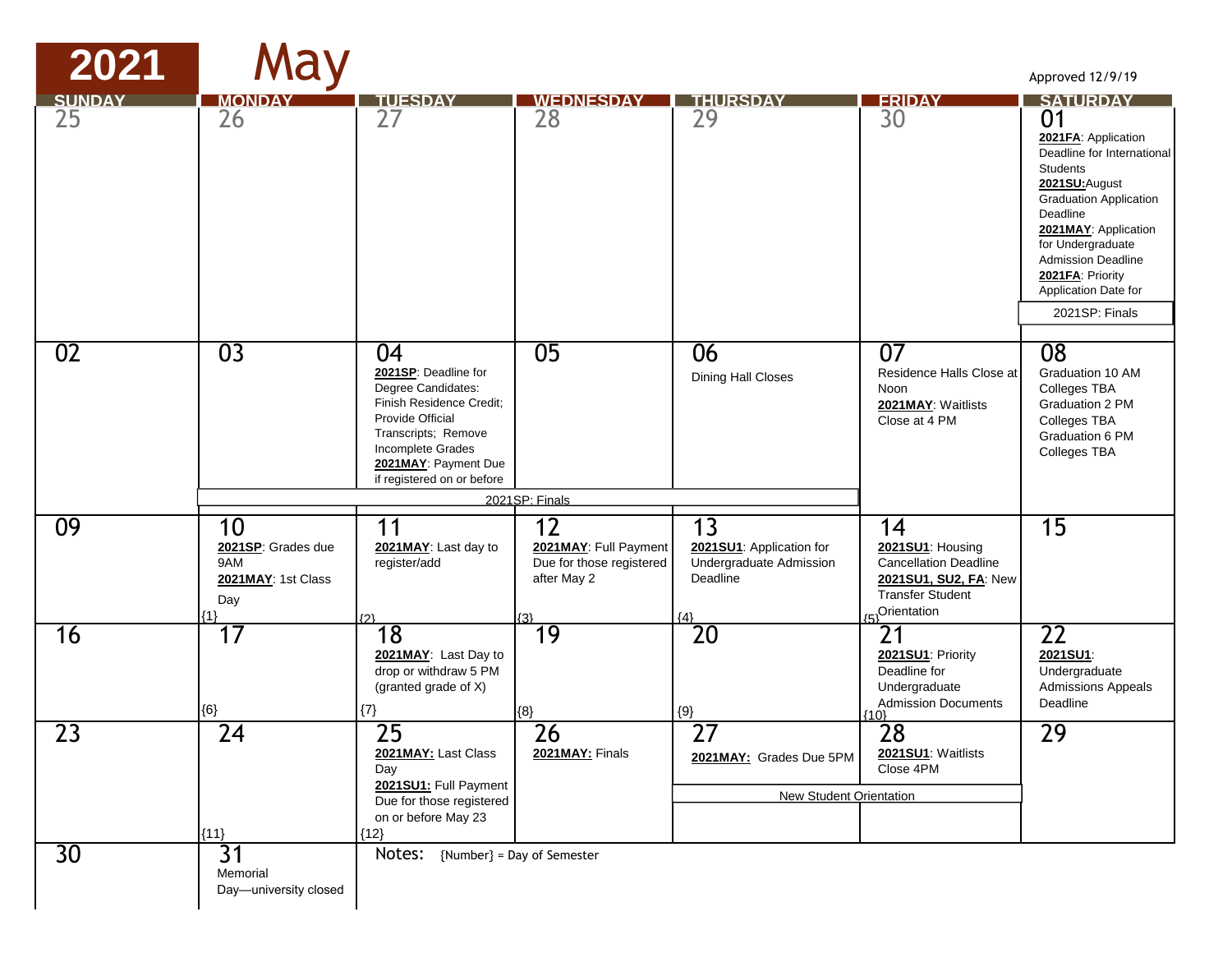#### **2021** June

| <b>SUNDAY</b>   | <b>MONDAY</b>                                                                                                                                              | <b>TUESDAY</b>                                                                                                                                                              | <b>WEDNESDAY</b>                                                                              | <b>THURSDAY</b>                                                                                                                                                                              | <b>FRIDAY</b>   | <b>SATURDAY</b> |
|-----------------|------------------------------------------------------------------------------------------------------------------------------------------------------------|-----------------------------------------------------------------------------------------------------------------------------------------------------------------------------|-----------------------------------------------------------------------------------------------|----------------------------------------------------------------------------------------------------------------------------------------------------------------------------------------------|-----------------|-----------------|
| 30              | 31<br>Memorial<br>Day-university closed                                                                                                                    | 01<br>2021FA: Housing<br><b>Cancellation Deadline</b><br>2021SU1:Residence<br>Halls Open 1PM<br>Dining Hall Opens<br>2021SU1: Last day for<br>100% refund if<br>withdrawing | 02<br>2021SU1: Classes<br>Begin                                                               | 0 <sup>3</sup><br><b>New Student Orientation</b><br>2021SU1: Last Day to Add or<br>Register<br>2021SU1: 80% Refund if Withdrawing from University -student responsible for 20% of total bill | 04              | 05              |
| 06              | 07<br>2021SU1: Registration<br>Payment Deadline 4PM<br>(Full) if registered after<br><b>May 23</b><br>2021SU1: 80% Refund if Withdrawing from University - | $\overline{08}$<br>2021SU1: 4th Class<br>Day (Census)<br>2021SU1: Last day to<br>drop (not withdraw) and<br>be eligible for refund                                          | ${1}$<br>09                                                                                   | ${2}$<br>10<br>New Student Orientation                                                                                                                                                       | 11              | 12              |
|                 | ${3}$                                                                                                                                                      | ${4}$                                                                                                                                                                       | ${5}$                                                                                         | 2021SU1: 50% Refund if Withdrawing from University - student responsible for 50% of<br>${6}$                                                                                                 |                 |                 |
| $\overline{13}$ | 14                                                                                                                                                         | 15<br>2021SU2: Housing<br><b>Cancellation Deadline</b>                                                                                                                      | 16                                                                                            | 17<br>New Student Orientation                                                                                                                                                                | 18              | 19              |
|                 | ${7}$                                                                                                                                                      | ${8}$                                                                                                                                                                       | $\{9\}$                                                                                       | ${10}$                                                                                                                                                                                       |                 |                 |
| 20              | $\overline{21}$<br>${11}$                                                                                                                                  | $\overline{22}$<br>${12}$                                                                                                                                                   | $\overline{23}$<br>2021SU1: Last day to<br>drop or withdraw<br>(granted grade of X)<br>${13}$ | $\overline{24}$<br>New Student Orientation<br>${14}$                                                                                                                                         | $\overline{25}$ | $\overline{26}$ |
| $\overline{27}$ | 28                                                                                                                                                         | 29                                                                                                                                                                          | 30<br>2021SU2: Application<br>for Undergraduate<br><b>Admission Deadline</b>                  | 01                                                                                                                                                                                           | 02              | 03              |
| 04              | ${15}$<br>05                                                                                                                                               | ${16}$<br>Notes:                                                                                                                                                            | ${17}$<br>{Number} = Day of Semester                                                          | ${18}$                                                                                                                                                                                       |                 |                 |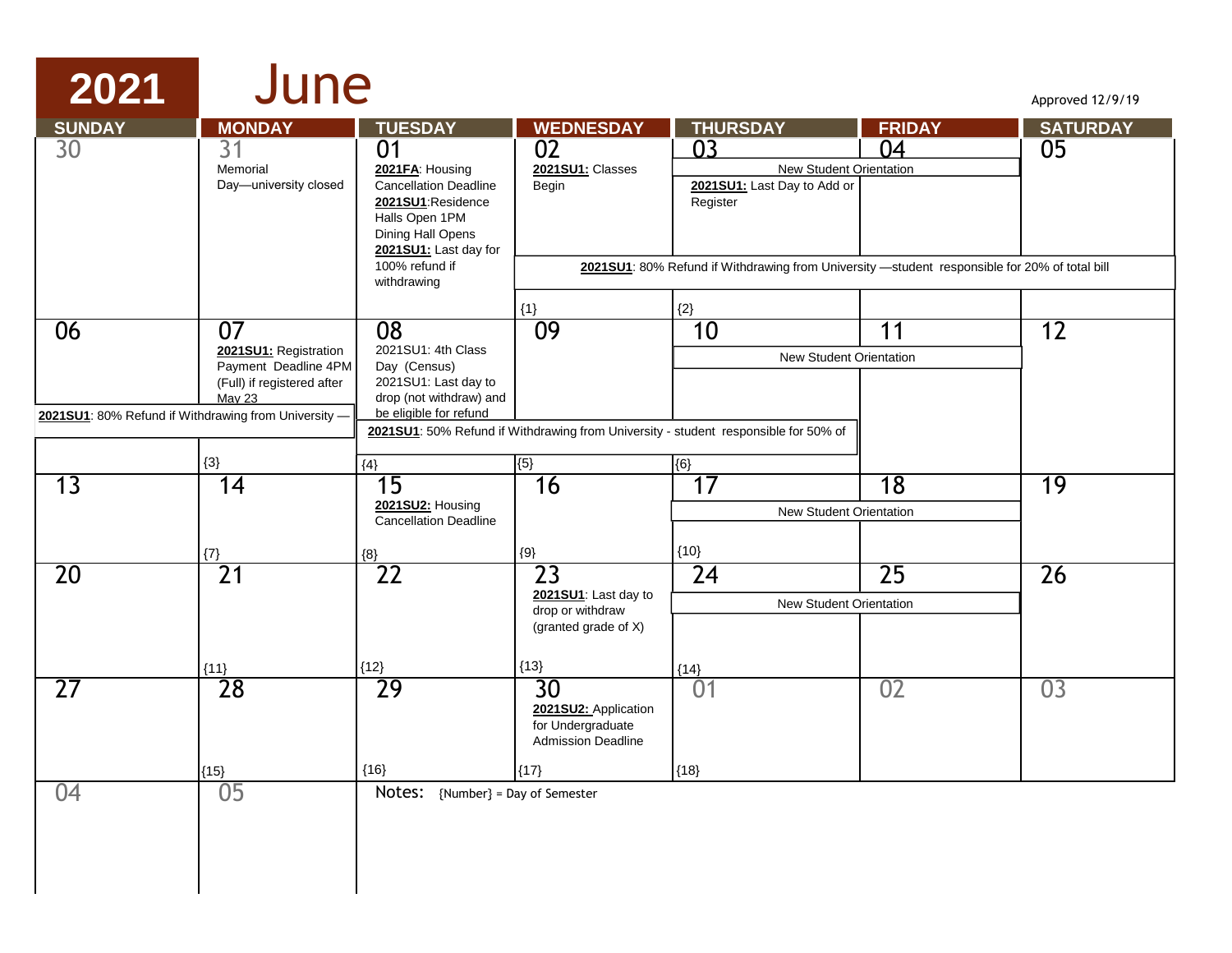| 2021                                                         | July                                                                                                                             |                                                                |                                                                                                                        |                                                                                                                                                |                                                           | Approved 12/9/19 |
|--------------------------------------------------------------|----------------------------------------------------------------------------------------------------------------------------------|----------------------------------------------------------------|------------------------------------------------------------------------------------------------------------------------|------------------------------------------------------------------------------------------------------------------------------------------------|-----------------------------------------------------------|------------------|
| <b>SUNDAY</b>                                                | <b>MONDAY</b>                                                                                                                    | <b>TUESDAY</b>                                                 | <b>WEDNESDAY</b>                                                                                                       | <b>THURSDAY</b>                                                                                                                                | <b>FRIDAY</b>                                             | <b>SATURDAY</b>  |
| 27                                                           | 28                                                                                                                               | 29                                                             | 30                                                                                                                     | 01                                                                                                                                             | 02                                                        | 03               |
| 04<br>2021SU2: Last day for<br>100% refund if<br>withdrawing | 05<br>2021SU2: Full<br>Payment Due for those<br>registered on or before<br>July 4                                                | 06<br>2021SU1: Night Finals<br>2021SU2: Waitlists<br>Close 4PM | 07<br>2021SU1: Finals<br>2021SU1: Residence<br>Halls Close 12PM<br>2021SU2: Residence<br>Halls Open for move-in<br>4PM | 08<br>2021SU1: Grades Due 5 PM<br>2021SU2: Classes Begin<br>2021SU2: 80% Refund if Withdrawing from University- student responsible for 20% of | 09                                                        | 10               |
|                                                              | ${19}$                                                                                                                           | ${20}$                                                         |                                                                                                                        | ${1}$                                                                                                                                          |                                                           |                  |
| 11                                                           | 12<br>2021SU2: Last Day to<br>Add or Register<br>2021SU2: 80% Refund if Withdrawing from University- student responsible for 20% | 13                                                             | 14<br>2021SU2: 4th Class<br>Day (Census)<br>2021SU2: Last day to<br>drop (not withdraw) and<br>be eligible for refund  | 15<br>2020SU2: 50% Refund if Withdrawing from University -student responsible for 50% of                                                       | 16                                                        | 17               |
|                                                              |                                                                                                                                  |                                                                |                                                                                                                        |                                                                                                                                                |                                                           |                  |
| 18                                                           | $\{2\}$<br>19<br>2021SU2: Registration<br>Payment Deadline 4PM<br>(Full) if registered after<br>July 4                           | ${3}$<br>20                                                    | ${4}$<br>$\overline{21}$                                                                                               | ${5}$<br>$\overline{22}$                                                                                                                       | $\overline{23}$<br><b>Transfer Student</b><br>Orientation | $\overline{24}$  |
| 2020SU2: 50% Refund if Withdrawing from University -         |                                                                                                                                  |                                                                |                                                                                                                        |                                                                                                                                                |                                                           |                  |
|                                                              | ${6}$                                                                                                                            | $\{7\}$                                                        | $\{8\}$                                                                                                                | ${9}$                                                                                                                                          |                                                           |                  |
| 25                                                           | 26<br>${10}$                                                                                                                     | 27<br>${11}$                                                   | 28<br>${12}$                                                                                                           | 29<br>2021SU2: Last Day to Drop<br>or Withdraw 5PM (granted<br>grade of X)<br>${13}$                                                           | 30                                                        | $\overline{31}$  |
| 01                                                           | 02                                                                                                                               | Notes: {Number} = Day of Semester                              |                                                                                                                        |                                                                                                                                                |                                                           |                  |
|                                                              |                                                                                                                                  |                                                                |                                                                                                                        |                                                                                                                                                |                                                           |                  |